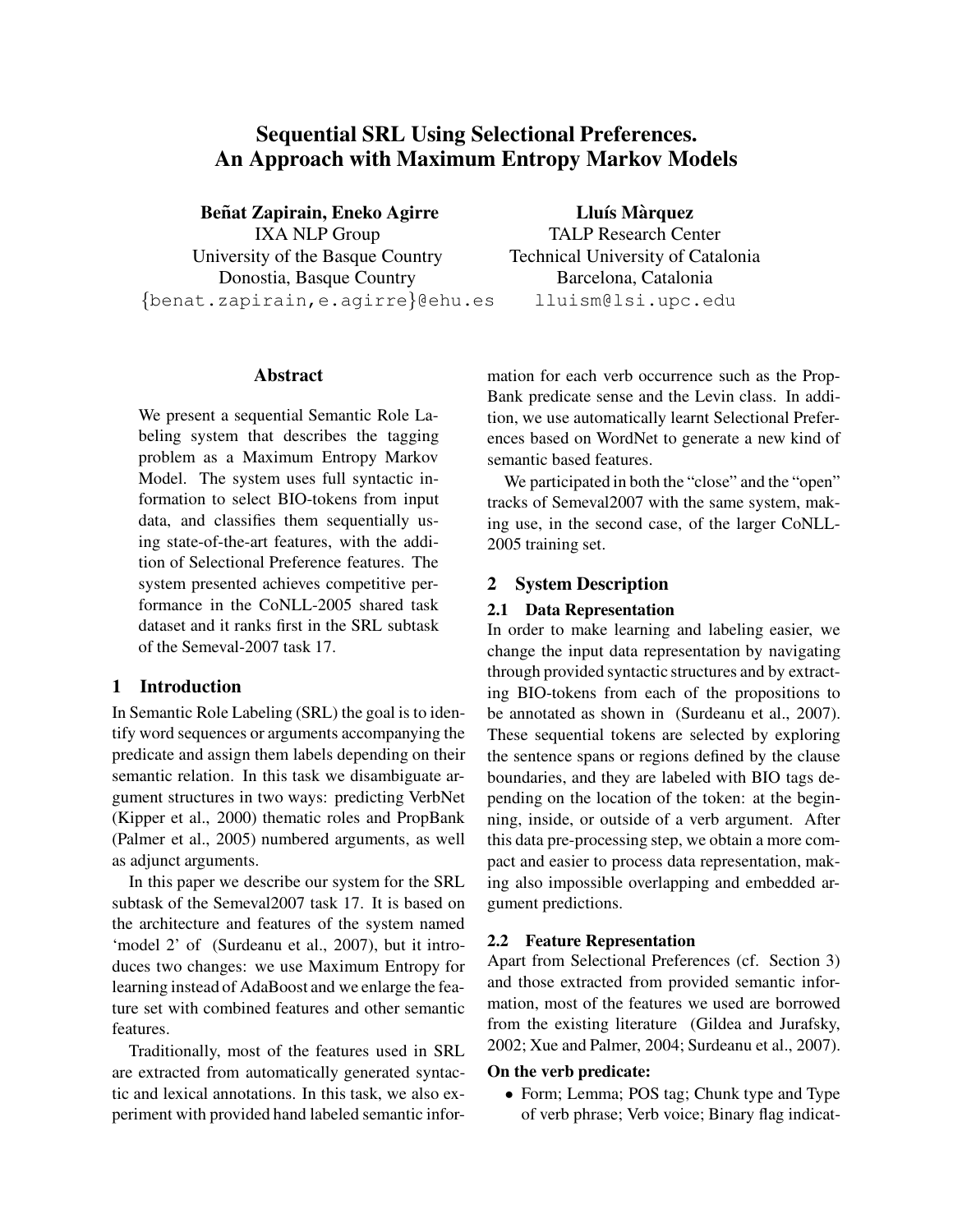ing if the verb is a start/end of a clause.

- Subcategorization, i.e., the phrase structure rule expanding the verb parent node.
- VerbNet class of the verb (in the "close" track only).

### On the focus constituent:

- Type; Head;
- First and last words and POS tags of the constituent.
- POS sequence.
- Bag-of-words of nouns, adjectives, and adverbs in the constituent.
- TOP sequence: right-hand side of the rule expanding the constituent node; 2/3/4-grams of the TOP sequence.
- Governing category as described in (Gildea and Jurafsky, 2002).

#### Context of the focus constituent:

- Previous and following words and POS tags of the constituent.
- The same features characterizing focus constituents are extracted for the two previous and following tokens, provided they are inside the clause boundaries of the codified region.

#### Relation between predicate and constituent:

- Relative position; Distance in words and chunks; Level of embedding with respect to the constituent: in number of clauses.
- Binary position; if the argument is after or before the predicate.
- Constituent path as described in (Gildea and Jurafsky, 2002); All 3/4/5-grams of path constituents beginning at the verb predicate or ending at the constituent.
- Partial parsing path as described in (Carreras et al., 2004)); All 3/4/5-grams of path elements beginning at the verb predicate or ending at the constituent.
- Syntactic frame as described by Xue and Palmer (2004)

#### Combination Features

- Predicate and Phrase Type
- Predicate and binary position
- Head Word and Predicate
- Predicate and PropBank frame sense
- Predicate, PropBank frame sense, VerbNet class (in the "close" track only)

#### 2.3 Maximum Entropy Markov Models

Maximum Entropy Markov Models are a discriminative model for sequential tagging that models the local probability  $P(s_n | s_{n-1}, o)$ , where o is the context of the observation.

Given a MEMM, the most likely state sequence is the one that maximizes the following

$$
S = argmax \prod_{i=1}^{n} P(s_i \mid s_{i-1}, o)
$$

Translating the problem to SRL, we have role/argument labels connected to each state in the sequence (or proposition), and the observations are the features extracted in these points (token features). We get the most likely label sequence finding out the most likely state sequence (Viterbi).

All the conditional probabilities are given by the Maximum Entropy classifier with a tunable Gaussian prior from the Mallet Toolkit<sup>1</sup>.

Some restrictions are considered when we search the most likely sequence<sup>2</sup>:

- 1. No duplicate argument classes for A0-A5 and thematic roles.
- 2. If there is a R-X argument (reference), then there has to be a X argument before (referenced).
- 3. If there is a C-X argument (continuation), then there has to be a X argument before.
- 4. Before a I-X token, there has to be a B-X or I-X token (because of the BIO encoding).
- 5. Given a predicate and its PropBank sense, only some arguments are allowed (e.g. not all the verbs support A2 argument).
- 6. Given a predicate and its Verbnet class, only some thematic roles are allowed.

# 3 Including Selectional Preferences

Selectional Preferences (SP) try to capture the fact that linguistic elements prefer arguments of a certain semantic class, e.g. a verb like 'eat' prefers as subject edible things, and as subject animate entities, as in "She was eating an apple" They can be learned from corpora, generalizing from the observed argument heads (e.g. 'apple', 'biscuit', etc.) into abstract classes (e.g. edible things). In our case we

<sup>1</sup> http://mallet.cs.umass.edu

<sup>&</sup>lt;sup>2</sup>Restriction 5 applies to PropBank output. Restriction 6 applies to VerbNet output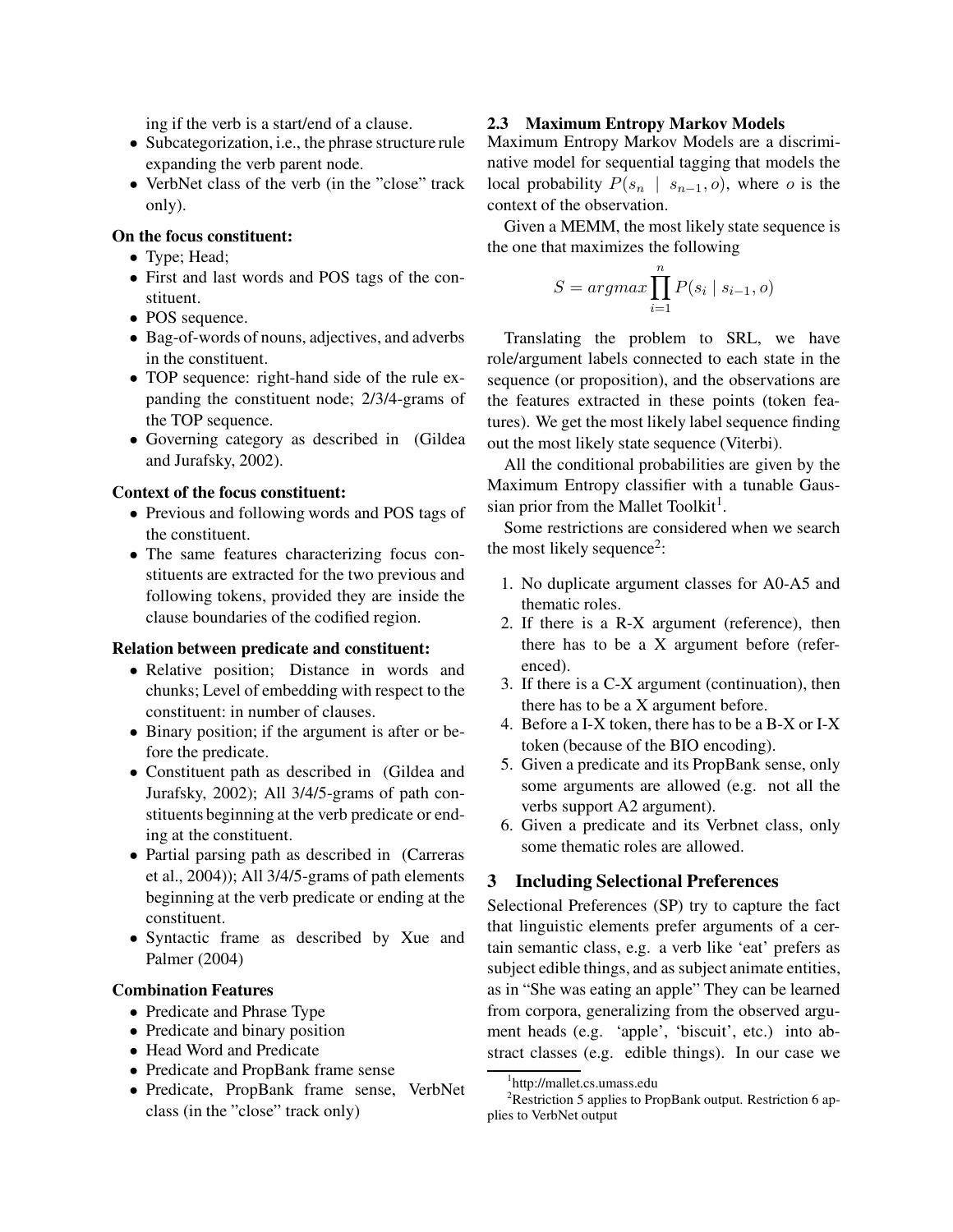follow (Agirre and Martinez, 2001) and use Word-Net (Fellbaum, 1998) as the generalization classes (the concept <food, nutrient>).

The aim of using Selectional Preferences (SP) in SRL is to generalize from the argument heads in the training instances into general word classes. In theory, using word classes might overcome the data sparseness problem for the head-based features, but at the cost of introducing some noise.

More specifically, given a verb, we study the occurrences of the target verb in a training corpus (e.g. the PropBank corpus), and learn a set of SPs for each argument and adjunct of that verb. For instance, given the verb 'kill' we would have 2 SPs for each argument type, and 4 SPs for some of the observed adjuncts: kill A0, kill A1, kill AM-LOC, kill AM-MNR, kill AM-PNC and kill AM-TMP.

Rather than coding the SPs directly as features, we code the predictions instead, i.e. for each proposition in the training and testing set, we check the SPs for all the argument (and adjunct) headwords, and the SP which best fits the headword (see below) is the one that is selected. We codify the predicted argument (or adjunct) label as features, and we insert them among the corresponding argument features.

For instance, let's assume that the word 'railway' appears as the headword of a candidate argument of 'kill'. WordNet 1.6 yields the following hypernyms for 'railway' (from most general to most specific, we include the WordNet 1.6 concept numbers preceded by their specifity level);

|   | 00001740 |   | 00017954 |
|---|----------|---|----------|
| 2 | 00009457 |   | 05962976 |
| З | 00011937 | 3 | 05997592 |
| 4 | 03600463 | 4 | 06004580 |
| 5 | 03243979 | 5 | 06008236 |
| 6 | 03526208 |   | 06005839 |
|   | 03208595 |   | 02927599 |
|   |          |   | 03209020 |

Note that we do not care about the sense ambiguity and the explosion of concepts that it carries. Our algorithm will check each of the hypernyms of railway and match them with the concepts in the SPs of 'kill', giving preference to the most specific concept. In case that equally specific concepts match different SPs, we will choose the SP that has the concept that ranks highest in the SP, and code the SP feature with the label of the SP where the match succeeds. In the

example, these are the most specific matches:

AM-LOC Con:03243979 Level:5 Ranking:32 A0 Con:06008236 Level:5 Ranking:209

There is a tie in the level, so we choose the one with the highest rank. All in all, this means that according to the learnt SPs we would predict that 'railway' is a location feature for 'kill', and we would therefore insert the 'SP:AM-LOC' feature among the argument features.

If 'railway' appears as the headword of other verbs, the predicted argument might be different. See for instance, the following verbs:

|                | destroy: A1 Con: 03243979 Level: 5 Ranking: 43 |  |
|----------------|------------------------------------------------|--|
| qo:A0          | Con:02927599 Level:7 Ranking:131               |  |
| qo <b>:</b> A2 | Con:02927599 Level:7 Ranking:721               |  |
| build:A1       | Con:03209020 Level:8 Ranking:294               |  |

Note that our training examples did not contain 'railway' as an argument of any of these verbs, but due to the SPs we are able to code into a feature that 'railway' belongs to a concrete semantic class which contains conceptually similar headwords.

We decided to code the prediction of the SPs, rather than the SPs themselves, in order to be more robust to noise.

There is a further subtlety with our SP system. In order to label training and testing sets in similar conditions and avoid overfitting problems as much as possible, we split the training set into five folds and tagged each one with SPs learnt from the other four. For extracting SP features from test set examples, we use SPs learnt in the whole training set.

#### 4 Experiments and Results

We participated in the "close" and the "open" tracks with the same classification model, but using different training sets in each one. In the close track we only use the provided training set, and in the open, the CoNLL-2005 training set (without Verb-Net classes or thematic roles).

Before our participation, we tested the system in the CoNLL-2005 close track setting and it achieved competitive performance in comparison to the stateof-the-art results published in that challenge.

#### 4.1 Semeval2007 setting

The data provided in the close track consists of the propositions of 50 different verb lemmas from Prop-Bank (sections 02-21). The data for the CoNLL-2005 is also a subset of the PropBank data, but it